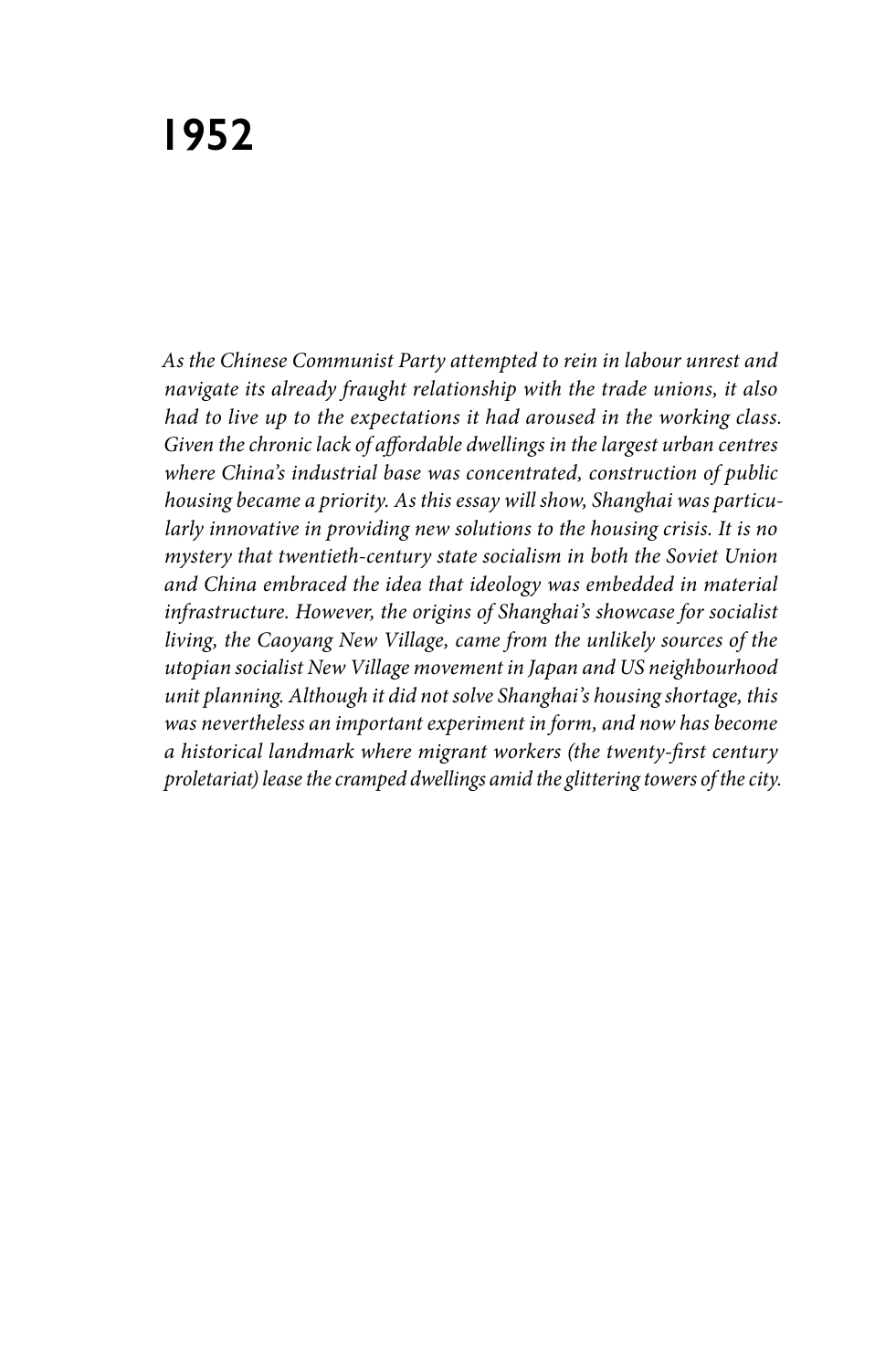# **Housing the New Socialist Worker: The 'Workers' New Village' in Shanghai**

Mark W. FRAZIER

When the Chinese Communist Party (CCP) took control of Shanghai in May 1949, an acute housing shortage loomed large as an obstacle to bringing socialism to China's most capitalist city. Some one million working-class households (four to five million residents) lived in 'dilapidated housing' found in the older *lilong* (旧式里弄), the lane-alley neighbourhoods that were home to the majority of Shanghai's population, and in shack settlements (棚户区) of rural migrants. The promise of the new socialist government was to replace these and other legacies of capitalist Shanghai with a new form of housing that in function and design represented the new era. A new socialist housing model was central to fulfilling this promise: the Workers' New Village (工人新村).

Construction of the first of what would become nine Workers' New Villages located around the outskirts of Shanghai started in September 1951 under the orders of Vice-Mayor Pan Hannian, who headed the municipal government's Worker Housing Construction Committee. The first Workers' New Village was completed quickly, in May 1952, and named Caoyang New Village (曹杨新村), Village Number One (after the nearby Caoyang Road). It was located near the main industrial zone in western Shanghai, in Putuo District, on land appropriated from Dongmiao village in Zhenru township (真如镇东庙前村).<sup>1</sup> The two-storey masonry and wood-beam buildings—48 units aligned in staggered rows—provided new housing for model workers and 'progressive producers' (先进生产 者) from nearby factories. As additional units were completed, by 1953, there were 1,002 households in the Caoyang New Village complex, which was thus renamed the '1,002 Households Project' by the urban planning bureaucracy. Soon the Shanghai Municipal Government would receive permission from Beijing to embark on the '20,000 Households Project' (两万户) to build Workers' New Villages in Yangpu, Zhabei, and elsewhere in Putuo District.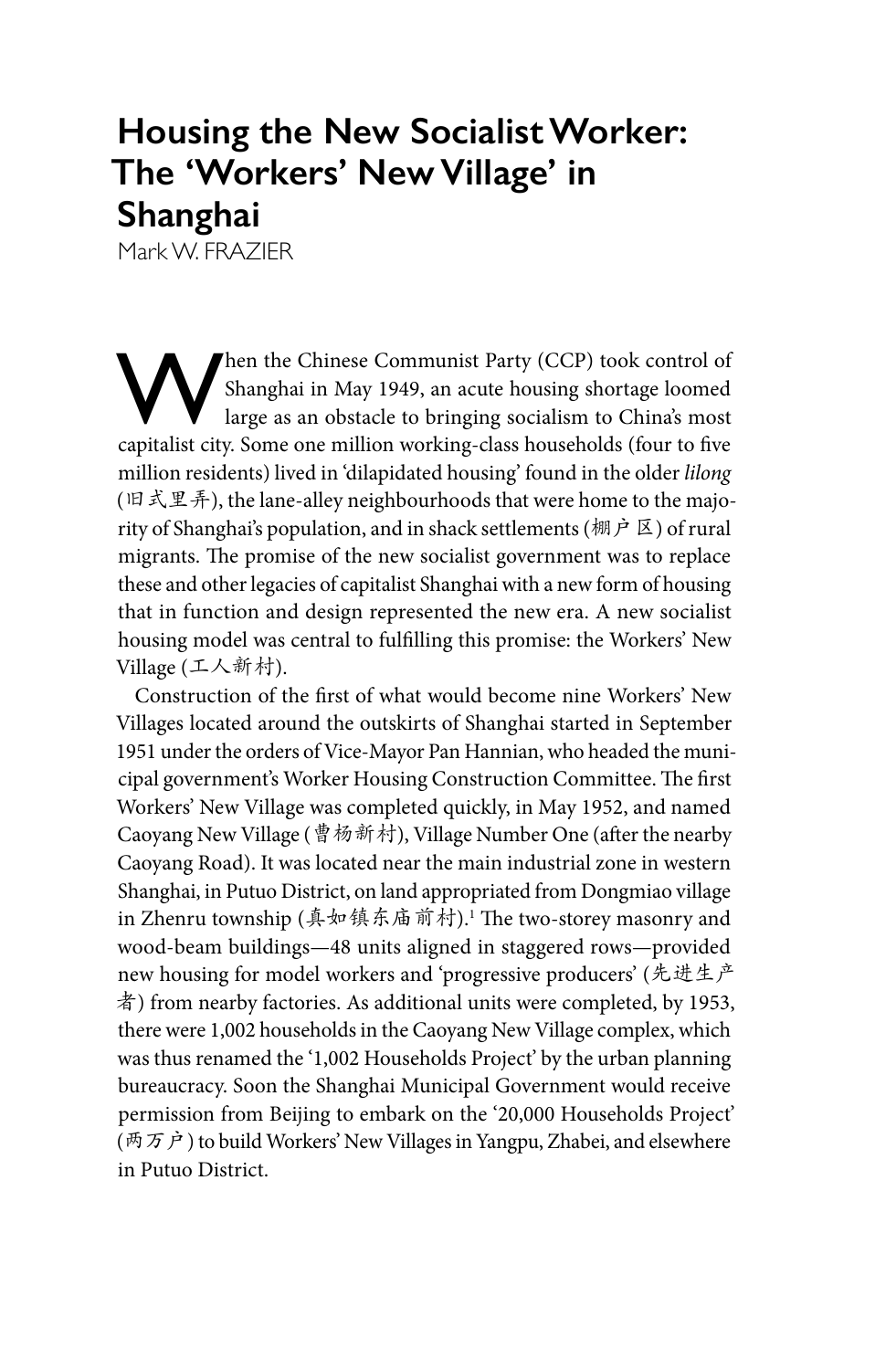Workers' New Villages would, in the end, house only a fraction of Shanghai's one million working-class households—and Shanghai's well-known housing scarcity under state socialism remained no better than it had been under the capitalism of the pre-1949 era.<sup>2</sup> But the significance of the projects lay less in housing policy than in the symbolic and political realms. This essay will analyse the Caoyang New Village as a material representation of Chinese socialism in 'post-capitalist' Shanghai. Labour history, in China and elsewhere, has paid close attention to the material culture and lived experience of workers. Housing is central to both. Although in most accounts of labour in Maoist China the lived experience of the 'work unit'—including factory housing—has been the central focus, the significance of Workers' New Villages (which were built not only in Shanghai, but also in Beijing and other first-tier cities) has received less attention.

#### The 'Village' in Workers' New Village

Scholars have traced the ideological origins of the 'new village' (新村) and its implications for the design and layout of Caoyang New Village to two sources: utopian socialist thought of the early twentieth century and the urban planning concept of the 'neighbourhood unit' (in Chinese, 邻里单位) informed by British and American designers in the 1920s.

According to Chinese urbanists' recent scholarship on Caoyang New Village, the 'new village' concept stems from the new village ideology (新村主义) of the iconoclastic 'White Birch School' (*Shirakaba-ha*) in early twentieth-century Japan, an artistic movement that rejected old tenets of Japanese philosophical thought in favour of individualism and humanism, as espoused by Leo Tolstoy.<sup>3</sup> The ideal society, in the view of literary figures such as Saneatsu Mushanokōji, would be one in which mutual aid and labour existed alongside the pursuit of artistic endeavours. Mushanokōji established the 'New Village' (Atarashiki Mura) as a social experiment, where peasants and artists engaged in mutual labour and shared in the output of the collective. The new village concept migrated from Japan to China by way of Zhou Zuoren, a literary figure and Japanophile more famous today as the younger brother of Lu Xun. In October 1919, Zhou published an essay in the New Culture Movement journal *New Tide*  (新潮) reporting on his visit to Atarashiki Mura, heaping praise on the deeper meanings and social connectedness of arduous physical labour and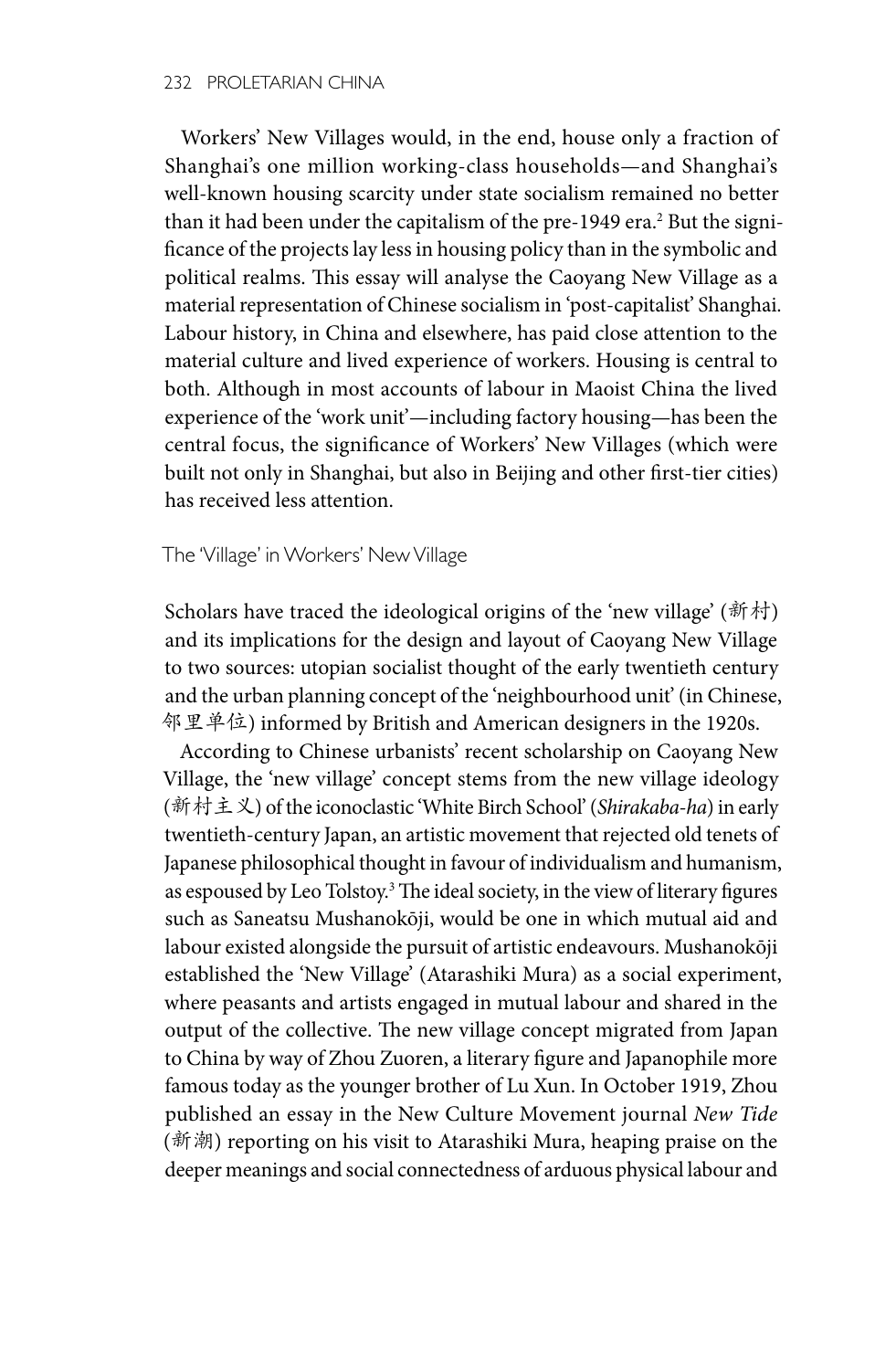mutual support. In enthusiastic tones similar to those in which foreign visitors would later speak of Caoyang New Village, Zhou proclaimed: 'Only those who have experienced it, are able to understand this spiritual joy. How happy the people of Atarashiki Mura are! I wish all the people in the world could share this joy!'4

Zhou never attempted to establish a 'new village' in China, but the practices of mutual aid, work–study collectives, and communal living were popular throughout the 1910s and 1920s among Chinese students and intellectuals. What was later labelled as 'utopian socialism' (乌托邦 社会主义) drew the attention of the youthful Mao Zedong and others at the time of the May Fourth Movement.5 The new village ethos resonated with the idea, later propagated in Maoism, of the integration of manual and mental labour, and the assimilation of the village and the city—not in terms of the urbanisation of the village, but in terms of the 'village-isation' of the (industrial) city. As Yang Chen has written: 'The creation of the Workers' New Village became the most important spatial realization of the socialist era in Shanghai.'6

### Capitalist Origins of a Socialist Village

If the Workers' New Village was the spatial manifestation of early Marxist and Maoist thought in China and represented the essence of socialism in Shanghai, it was also derived from a significantly different line of socialist practice of Western origin. The lead designer of Caoyang New Village was the Chief Engineer and Deputy Director of the Shanghai Municipal Urban Planning and Management Bureau, Wang Dingzeng, who received an MA in Architecture in the 1930s from the University of Illinois at Urbana-Champaign. Wang explicitly drew on the urban planning concept of the 'neighbourhood unit'—a popular ideal in architecture and planning attributed to the New York City urban planner Clarence Perry.<sup>7</sup> Perry, who heavily influenced regional planning in that city in the late 1920s and 1930s, believed that clusters of housing should be arranged around a core of public institutions, including schools, churches, libraries, and post offices, with green spaces and small shops situated throughout the surrounding half-mile radius of the residential cluster. The neighbourhood unit, which could be designed adjacent to arterial roads but not disrupted by their traffic, would promote community at a time when the automobile and urban highways were destroying traditional neighbourhoods in New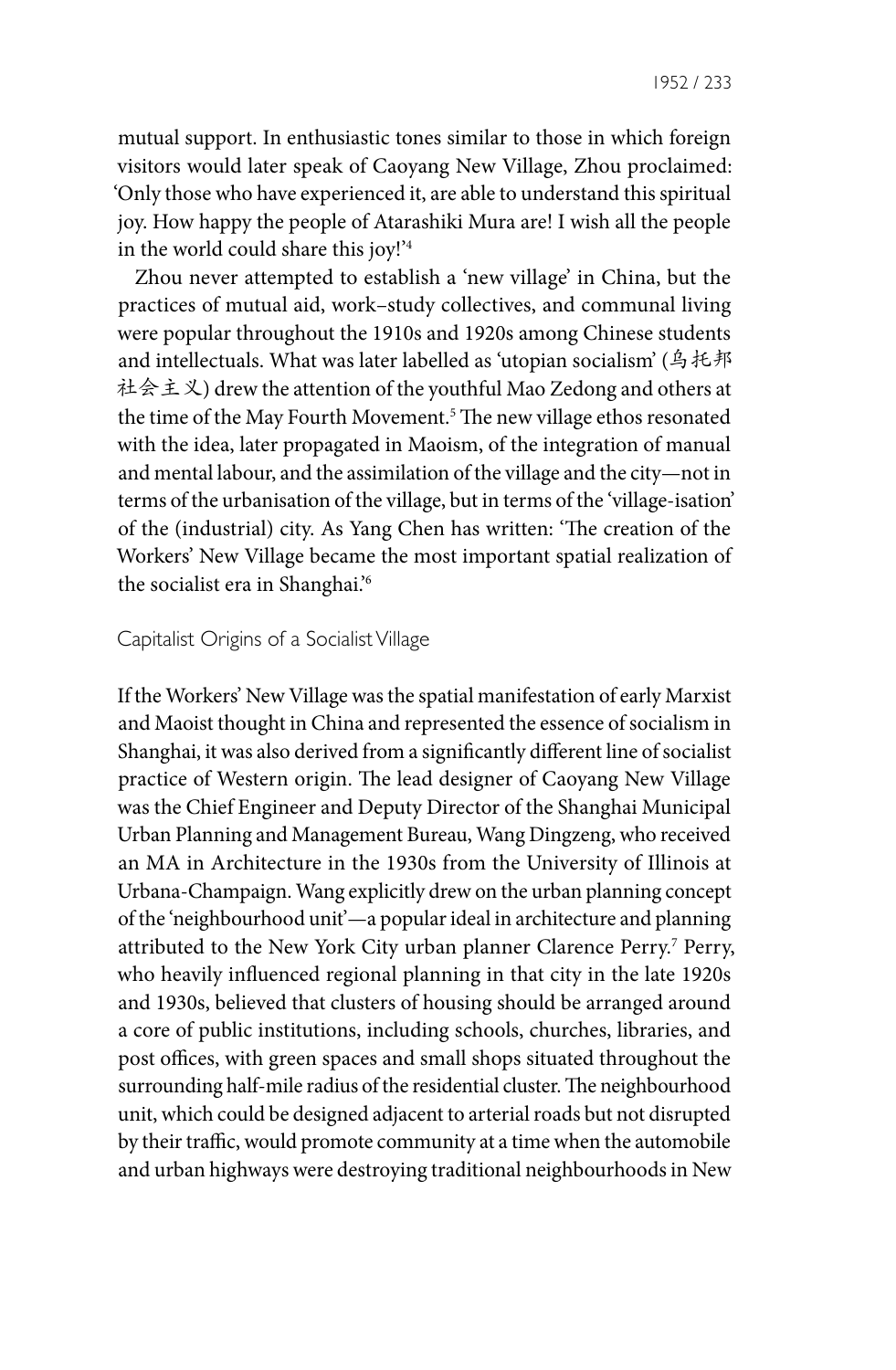York City. Perry's ideas held sway among urban planning programs of the sort that Wang Dingzeng attended at the University of Illinois, and in an interview late in his long life, Wang recounted the fact that many planners and architects returning to China from training in Europe and the United States had been influenced by the neighbourhood unit design concept:

Of course, at the time [the 1950s], I didn't dare to say that it was European and American style. We had to learn from the big brother Soviet Union. In subsequent construction [at Caoyang New Village], we also added the former Soviet Union's residential architectural pattern and created a series of long blocks in the style of farmhouses [农庄式].8

The curious intellectual origins attributed to Caoyang New Village—in some ways both contradictory and complementary as alternatives to the mode of housing provision found in the capitalist West—would become a source of controversy only a few years after the completion of Village Number One in 1952. After urban planning, and economic planning more broadly, came under the sway of Soviet influences in the early 1950s, the spatial plans and generous open spaces in Caoyang New Village would stand out as flagrant violations of the Stalinist principle of high housing density.<sup>9</sup>

On a visit to Shanghai in 1953, a Soviet specialist was quoted as saying of Caoyang New Village:

In recent years, many left-leaning architects have built some boring barracks-style square-box houses, and have created a so-called theory that streets are only for traffic, merely vessels of transportation, so there is no need to pay attention to street construction as an art form. As can often be seen, the housing units whose sides front the road cause the street to be rigid and boring.<sup>10</sup>

This criticism was quoted in a 1956 article in *Architecture Journal* (建筑 学报), authored by none other than the chief designer of Caoyang New Village, Wang Dingzeng. In print at least, Wang acknowledged that his team had moved too hastily, with no consideration for the aesthetics of the street when placing the windowless sides of the housing units facing the road. Far more serious, as Wang wrote in the same article, was the paradoxical effect of creating in Caoyang New Village overly high densities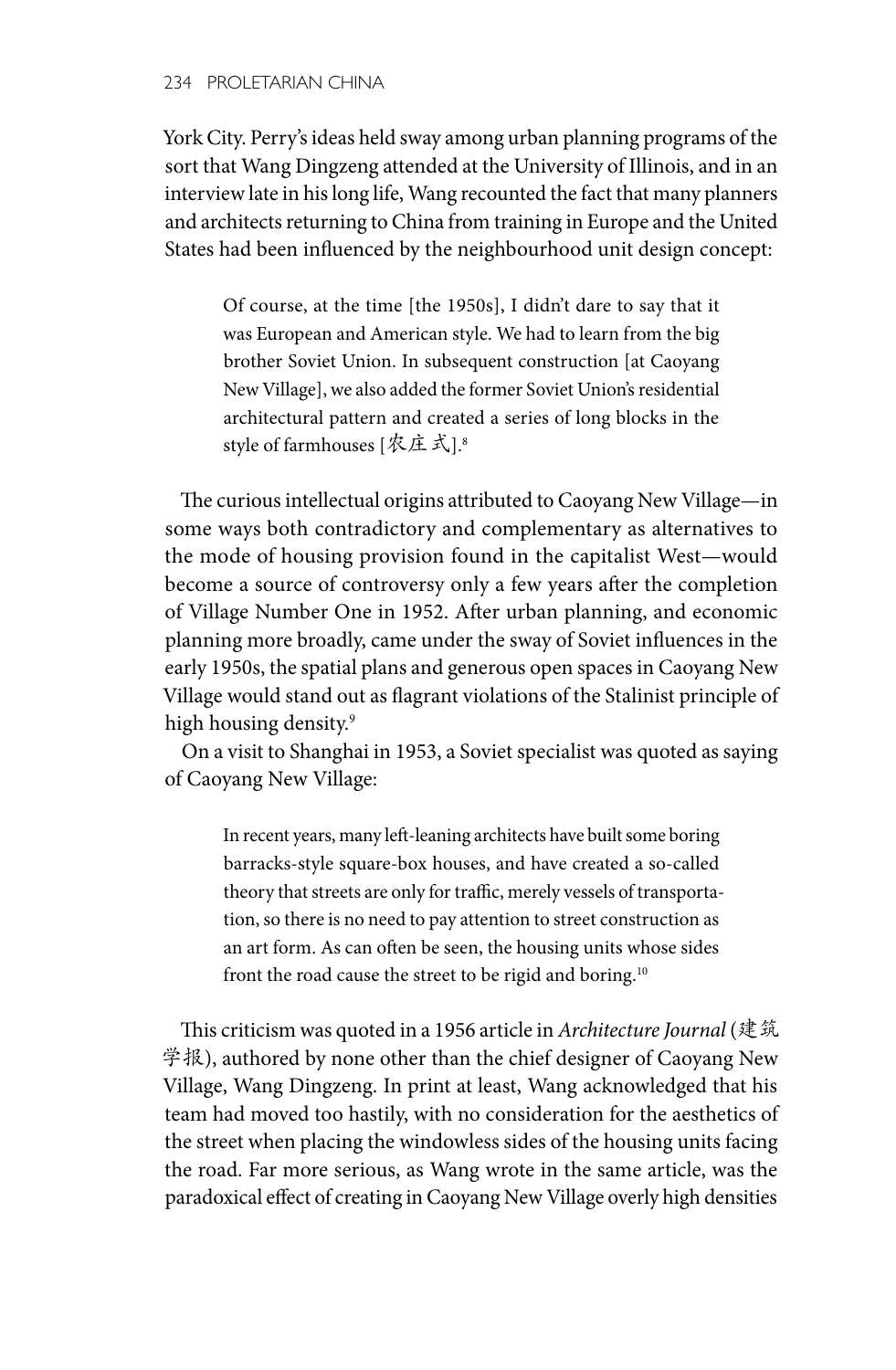within the two and three-storey housing units (about the same citywide four square metres per person), while the neighbourhood itself consumed valuable land with its winding streets, rows of willow trees, and meandering stream (which had once been a polluted, mosquito-infested brook). Wang also confessed to another major oversight in putting the buildings too close together, blocking sunlight for most rooms on the ground floor.<sup>11</sup>

These and other shortcomings, Wang concluded, were the result of failing to study the Soviet experience, but also showed the errors made when a major housing construction project is undertaken without first developing a comprehensive urban plan.12 Caoyang New Village was built before urban planners had completed their work, and the results showed. If Shanghai were ever to grow out to its western reaches, Wang (accurately) surmised, the squat structures of Caoyang New Village would be pinched in amid a very different-looking city.13 Subsequent housing units—village numbers two through nine—built in Caoyang New Village over the 1950s and 1960s would have six-storey rather than two-storey construction, and would provide more space between buildings. And, of course, the skyscrapers and towering apartment buildings of Shanghai would come to engulf Caoyang New Village by the late twentieth century.

## Caoyang New Village as a Socialist Space

Despite its non-socialist origins and the criticism its designers came under in the 1950s, Caoyang New Village was soon celebrated as the shining symbol of Shanghai under state socialism, a material expression of the leading status of the working class. As most media descriptions note, Caoyang New Village was visited by some 7,200 foreign delegations from 155 countries over six decades, with former US president Jimmy Carter a commonly cited guest (he visited Caoyang New Village in the spring of 1981, soon after stepping down as US president, and then again in 1987).

Despite its origins with a New York regional planner and its adoption in the early 1950s by way of Wang and other US-trained architects, the neighbourhood unit connected well with the socialist collective ethos and urban management aspirations of the CCP. As several studies have noted, the neighbourhood unit concept, as a kind of cellular form of community services and governance, is not a radical departure from the Street Committees (街道委员会) and subordinate Residents' Committees (居委会) that the CCP overlaid on the existing neighbourhoods in Shanghai and all other cities in China during the 1950s.<sup>14</sup> Perry and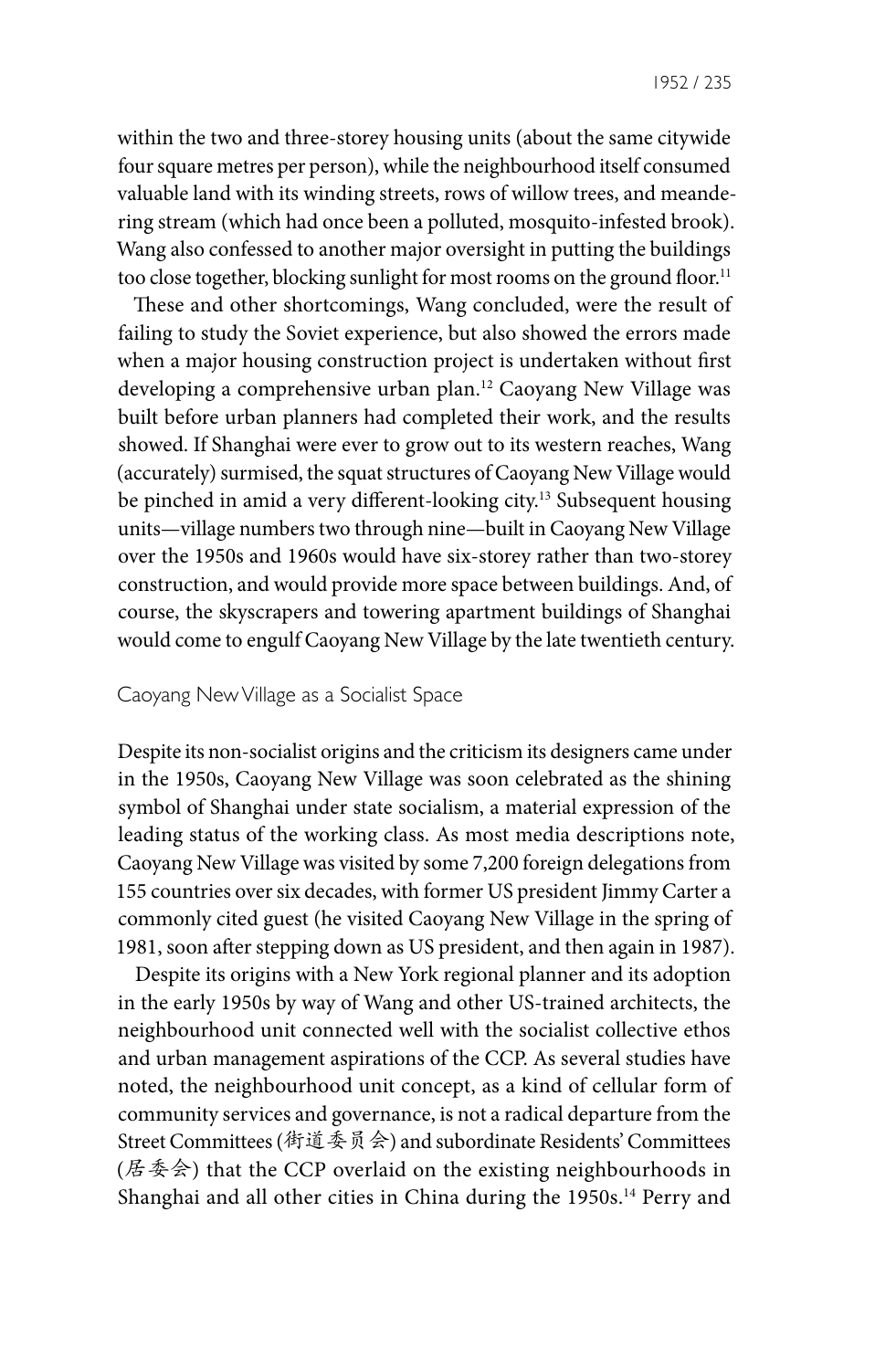the propagators of this idea never intended neighbourhood units to be aggregated into large administrative units like a Street Committee, nor to mobilise residents for political purposes and ideological work, but this type of cellular spatial formation clearly facilitated the CCP's aspirations.

Unfortunately, there is a scarcity of contemporaneous research material on what life was like inside Caoyang New Village Number One and in its subsequent extensions during the 1950s. Recollections of workers several decades later, found in media reports and journal articles, generally convey a sense of emancipatory personal experiences (翻身) from the impoverished living conditions in the 1940s to the simple but satisfactory dwellings in Caoyang New Village. Reports also note that the model workers and progressive producers who first moved into Caoyang New Village were allocated housing units so that workers from the same factory would be living on the same floor, or at least in the same building.15 Shanghai's first twenty-four-hour bus service operated to take workers between Caoyang New Village and their factories, covering both the day and the night shifts.16 By these retrospective accounts, the most significant effect of the Caoyang New Village was in the moulding of a collective consciousness through a shared material and lived experience. As Luo Gang, a scholar of twentieth-century Chinese literature and culture, notes: 'The significance of the New Workers' Villages thus lay not only in the functional value of actual living space. Even more important was that it signalled the arrival of a new working-class spatial regime, a production of a new space in the social imaginary.<sup>'17</sup>

Luo and others have analysed Caoyang New Village from the perspective of Henri Lefebvre's work on space, ideology, and power. As Lefebvre famously said: 'Space is political and ideological. It is a product literally filled with ideologies.'18 If Caoyang New Village, by its layout, arrangement of public space, and provision of public services, was the material representation of the New China, and signalled the status of workers as the leading class in socialist China, it is with deep irony that the place had the look of an American suburban tract of housing units (though multi-family rather than single-family), with winding streets, sidewalks, surrounded by green space, and even a gentle stream flowing nearby. Chinese socialism was being produced spatially from an oddly mid-twentieth–century American ideal, thanks to the lineage of Clarence Perry and Wang Dingzeng. The novelist Zhou Erfu in his classic *Morning in Shanghai* (上海早 晨) depicted Caoyang New Village Number One as follows: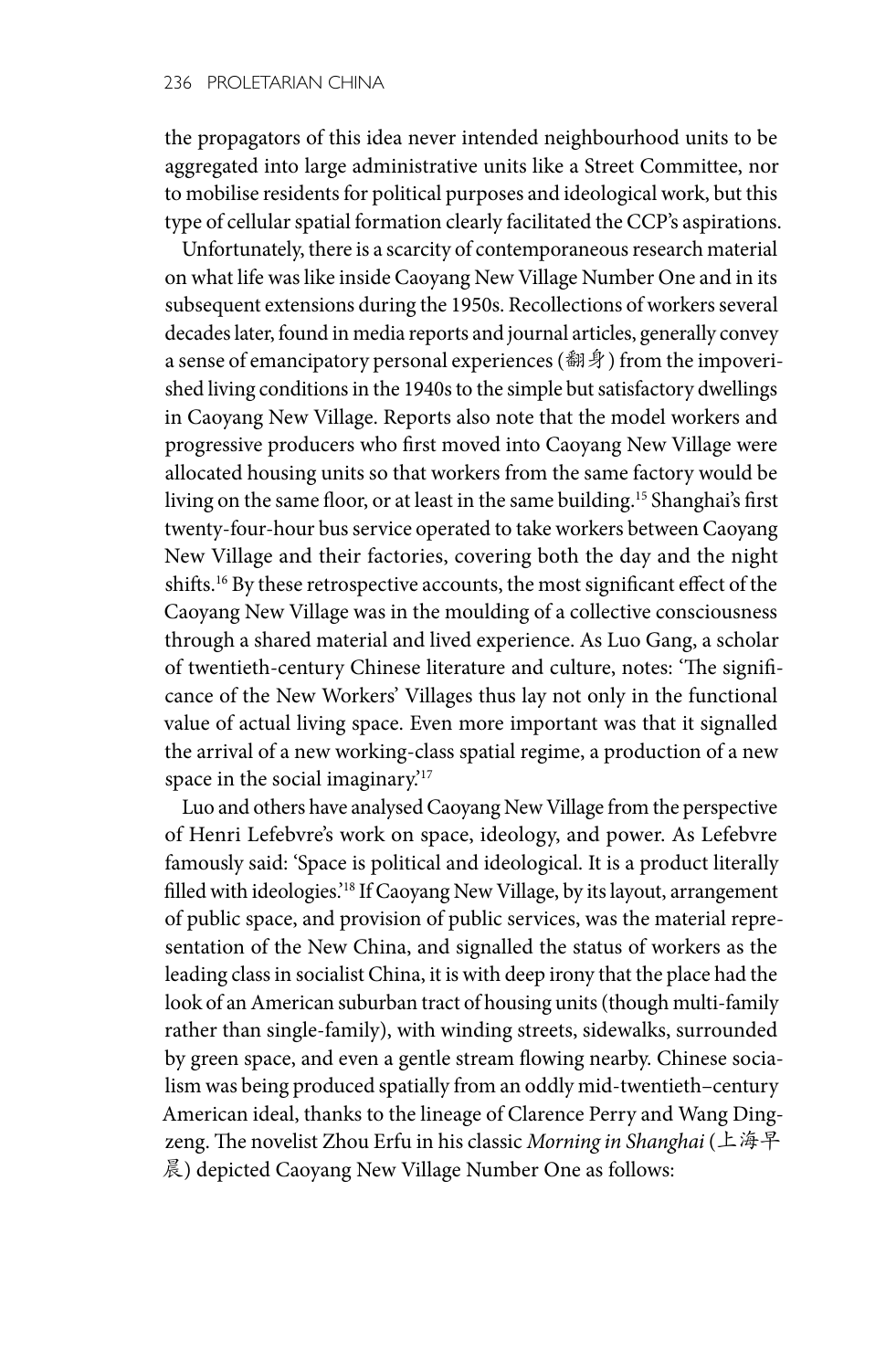The setting sun had turned half the sky red, giving the row of willows behind the houses a purple glow. Parallel to their house were rows of new two-story houses, a broad alley between them, and opposite the glass windows were, as with their house, a row of willows … As everyone walked out of the school, the dusk gathered from all directions, and the houses, the willows, and the lawns seemed to melt, faintly and indistinctly, into the dusk. Only the stream next to the road flashed and glittered faintly. People's flickering shadows flitted by. In the New Village, only at the Cooperative were the lights bright and the voices loud.19

*Morning in Shanghai* (published in four volumes between 1958 and 1960) celebrated the agency of the new working class and their efforts to protect socialist China from the ruses of Shanghai's old capitalist classes. However, Caoyang New Village Number One and its extensions would end up becoming the exception, as other housing built in the city was done in Soviet-style concrete-exterior apartment blocks—a representation, in Lefebvre's framework, of a very different form of socialism, reflecting the power of five-year plans and the productivist imperative.

## The Decline of Caoyang New Village

Caoyang New Village's distinctive traits lay in part with Western influences, and in part with a collectivist ethos reflecting the self-sufficiency of the early twentieth-century's New Village movement in Asia. Within the community were public spaces and public goods provision: schools, libraries, public baths, hotwater stoves, vegetable gardens, consumer cooperatives, medical clinics, auditoriums, and administrative departments for housing management and public security. During the 1950s, land was laid aside for future construction of banks, post offices, childcare centres, parks, what would become the famous Cultural Palace (established in 1953), and a movie theatre (established in 1960).<sup>20</sup> In keeping with Clarence Perry's intention in his neighbourhood unit designs, all these amenities at Caoyang New Village were placed within walking distance of the residents.

By the late 1950s, as Caoyang New Village grew from forty-eight two-storey buildings to 718 buildings of two to six storeys, overcrowding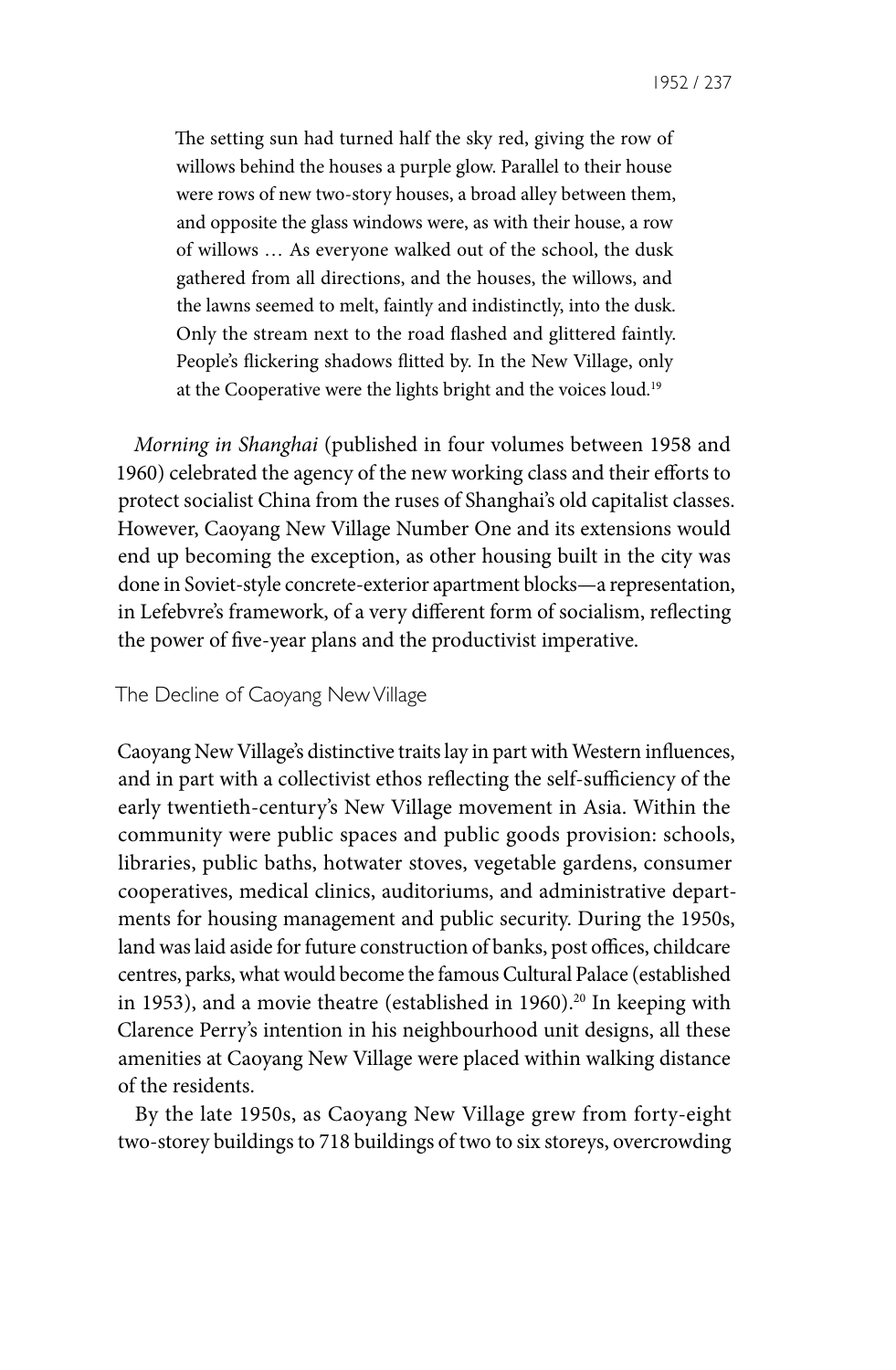became a serious issue. A 1958 report from the Shanghai Municipal Party Committee noted that the low-density principles with which the community had been designed were now anything but. While the public space and amenities were plentiful, within the housing units, the workers lived in ever-closer quarters.21 The specific numbers provided by the authors stated that, from a base of 929 households (4,247 residents) in 1952, the community had expanded to 8,584 households (47,563 residents) in 1958. Given that there were 680 buildings at that point, they should have accommodated the expansion, but the typical two-storey construction held only ten rooms. There were fifty cases in which two households shared the same room—the largest space for which was only 32.9 square metres. Crowding led to inevitable arguments and disputes among the residents. The original arrangement was for ground-floor shared kitchens to be used by five households, and toilets to be shared by the ten households in the building.22 Subsequent construction at other Workers' New Villages in Shanghai after 1954 used improved standards in construction and had three or more storeys. They also had south-facing rooms, with kitchens and toilets placed on the north side of the buildings.

Still, as another Party committee report noted in 1959, workers' families were on waiting lists for housing stretching out from eight to ten years.<sup>23</sup> Not unlike conditions in the late 1940s, about one-fifth of the city's population, or about 1.1 million people in 200,000 households, lived in crude dwellings (简室) or shacks (棚户). Housing would remain chronically scarce until market reforms produced a new, if largely unaffordable, stock of private or 'commodity housing' in Shanghai. But the Workers' New Village project was never envisioned as solving Shanghai's housing shortage; as discussed in this essay, the power of the Workers' New Village was in the realm of the symbolic, not the practical.

### Legacies

In 2005, the Shanghai Municipal Government made Caoyang New Village the first post-1949 structure to be designated as Heritage Architecture, thus legally protecting it from demolition. Just as Caoyang New Village was a kind of 'reverse template' of the drab concrete apartment blocks that were built for workers elsewhere in the city under state socialism, the housing styles in the era of 'state capitalism' in Shanghai have made the place an oddity again. Aerial photos show the village wedged amid towering luxury apartment buildings, as a low-lying array of tiled-roof